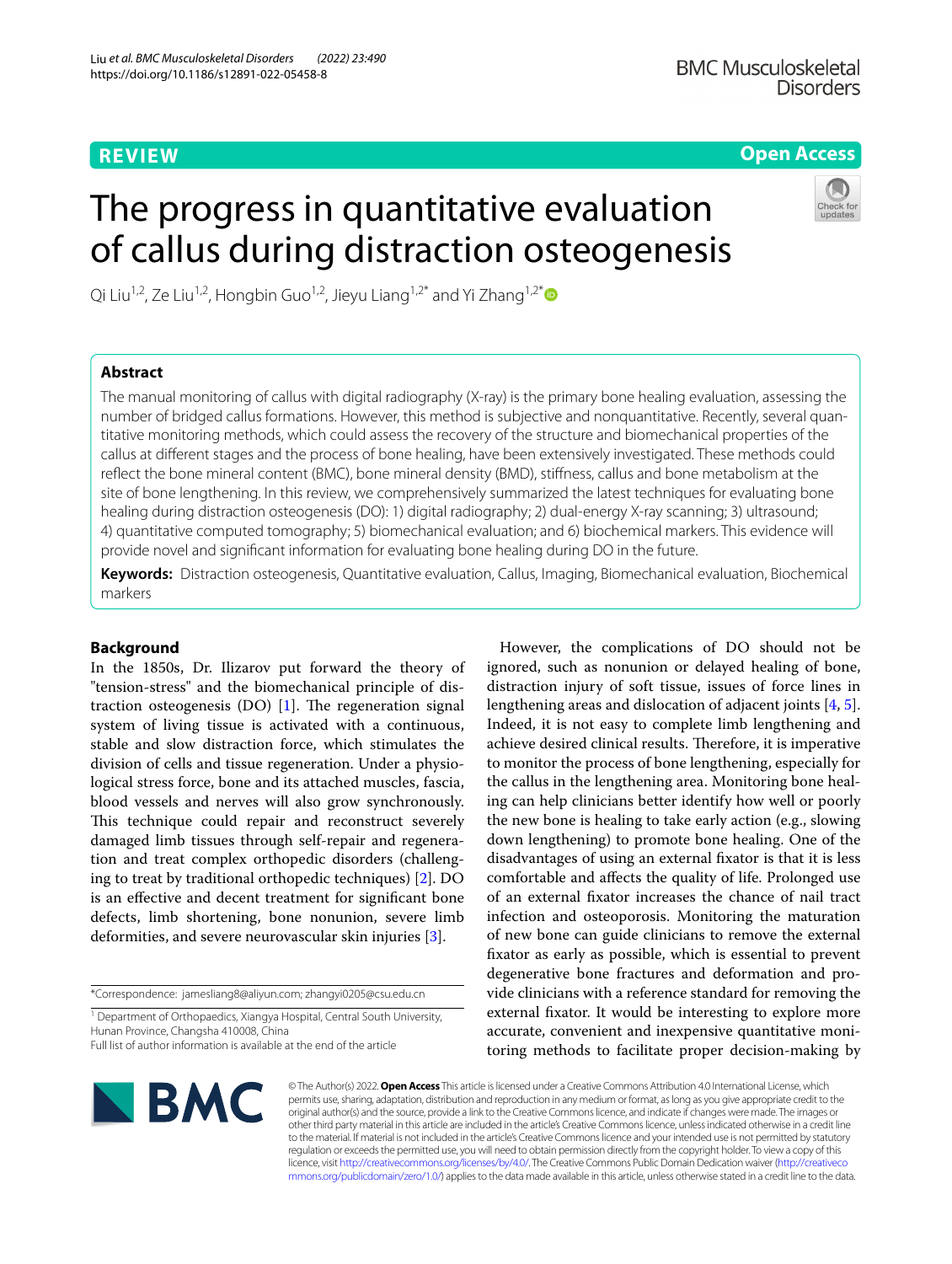clinicians and beneft patients; thus, monitoring the bone healing process would be meaningful.

Currently, a variety of evaluation methods have been employed to monitor bone lengthening, including X-ray image analysis, dual-energy X-ray absorptiometry (DXA) quantitative computed tomography (QCT), ultrasound, biomechanical evaluation and biochemical markers (Fig. [1](#page-1-0)) [[6,](#page-9-4) [7](#page-9-5)]. An X-ray examination is the most traditional and standard monitoring method [[8\]](#page-9-6). It was always judged by the number, thickness of bone texture and BMD. However, it is easily afected by X-ray projection dose and image quality, and the sensitivity is poor. Therefore, the direct use of X-ray cannot accurately evaluate and predict the maturity and mechanical strength in distraction areas. In addition, the repeatability between the readers is also poor  $[9, 10]$  $[9, 10]$  $[9, 10]$  $[9, 10]$ . However, the alteration of BMD or morphological structure of new bone tissue will affect the repair efficacy of DO and determine whether the new bone tissue can meet the functional requirements. Therefore, the method of evaluating new bone tissue is fundamental. Each evaluation method has its advantages and disadvantages, and it is necessary to choose an appropriate evaluation method in experimental or clinical work. Babatunde et al. reviewed the appropriate evaluation methods in 2010 [[7,](#page-9-5) [11](#page-9-9)]. However, they mainly focus on imaging evaluation, and biomechanical evaluation and biochemical markers were not considered. Most importantly, since many novel advances have been made in the feld recently, it is essential to comprehensively summarize the evidence for bone healing evaluation. Therefore, this review will discuss the progress in quantitative evaluation of calluses during DO.

# **Standard radiography (X‑ray)** *X‑ray evaluation of new bone formation*

The X-ray imaging technique is still an essential method for the clinical evaluation of bone healing. Bridging callus at least 2 mm thick shown in three of the four cortices on plain anteroposterior and lateral radiographs, is one of the radiological standards for external fxator removal in limb lengthening [[12,](#page-9-10) [13\]](#page-9-11). In addition, the clinical standards to remove the external fxator are listed as follows: 1) After loosening the upper and lower nuts of the ring ftting fxed by the threaded bar 0.5 cm, the patient could bear weight without abnormal sensations. 2) The fixed time is generally consistent with the average extension index (the total fxation time of the external fxator is the average time of soft callus consolidation calculated from the date of lengthening. Each 1 cm is fxed for 1 month, called the average extension index). However, these measurements are a subjective processes with high intraand interobserver variability [[9,](#page-9-7) [10\]](#page-9-8).

# *Relationship between measurement parameters and new bone*

Some researchers have tried to study quantitative methods for evaluating bone healing by X-ray imaging techniques. Scholars have mainly studied the related parameters of plain radiographs, such as the pixel value ratio (PVR) and gray value (GV). The pixel value evaluates BMD in pixels, which can be used to assess the healing of regenerated bone (compare the density of regenerated bone with that of adjacent bone). As the density of the regenerated bone increases with the healing, its pixel value is close to that of the adjacent normal bone.

<span id="page-1-0"></span>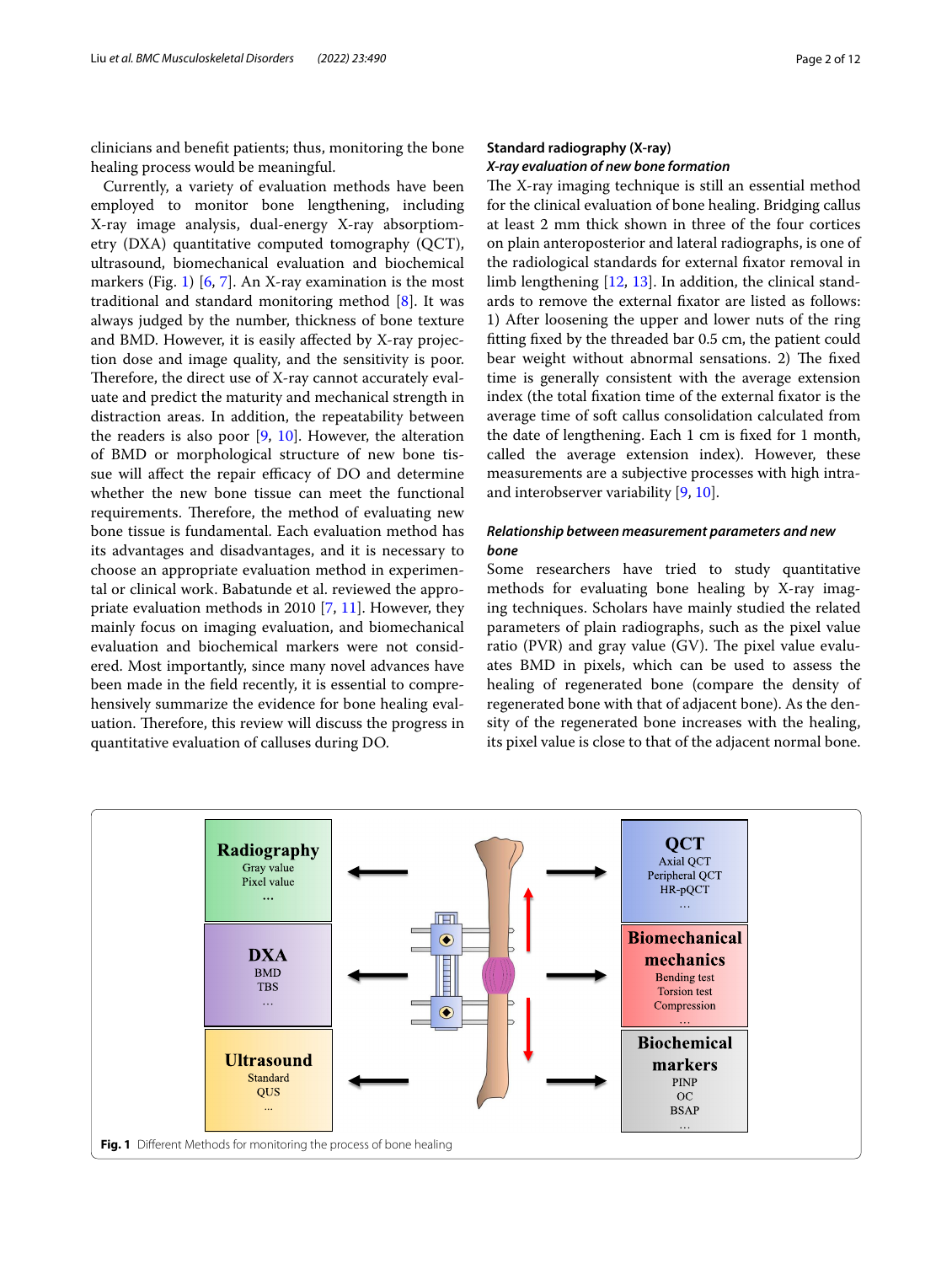GV is another indicator used to evaluate bone healing. A grayscale image is a data matrix. Its value represents a specifc range of brightness values, where brightness 0 means black and brightness 255 refers to white. The part of the grayscale image with intense luminance represents the object with high density or thickness; the part with weak light transmission represents the object with low density or thin thickness [\[14](#page-9-12)].

# *Related research progress*

Song et al. [\[15\]](#page-9-13) retrospectively analyzed 40 tibial segments of 23 patients with diferent limb lengthening indications. The Ilizarov method was used for bone lengthening after osteotomy, and digital X-ray and DXA scans were used to monitor distraction and fxation. Pearson correlation analysis was used to compare the correlation between PVR and the BMDR. The results showed a positive correlation between BMDR and PVR, indicating that PVR measured by X-ray could efectively evaluate callus hardness (especially in the case of callus maturation and suspected callus hardness). Zhao et al.  $[16]$  $[16]$  reviewed 17 patients (34 lengthenings) who underwent bilateral tibial intramedullary nail lengthening, and analyzed the PVR of the lengthening area on plain radiographs. They suggested that PVR on plain radiographs can be used as an objective parameter for callus measurement and guide the timing of external fxator removal. They also suggested that when the PVR of the two cortices was 1, patients could partially use crutches to carry weight; when the PVR of the three cortices was 1, patients could carry weight without crutches at all. However, they did not give how much cortical minimum PVR could safely remove the external fxator. Bafor et al. [[17\]](#page-9-15) investigated the role of PVR in determining the time of full weight-bearing in patients undergoing intramedullary limb lengthening, and they found no adverse efect when subjects began full weight-bearing (when the cortical PVR of 3/4 was at least 0.93). Vulcano et al. [[18](#page-9-16)] also explored the PVR assessment of bone healing and found that the PVR was not afected by sex, age or lengthening. A PVR value of 0.90 can be considered bone healing. Zak et al. [\[19](#page-9-17)] proposed that PVR combined with subjective evaluation parameters (including continuity, signal intensity and homogeneity of regenerated tissue) was proposed in the X-ray Evaluation System for Distraction Osteogenesis (XESDO), which will be conducive to monitoring the bone healing in DO.

Vaccaro et al.  $[14]$  $[14]$  evaluated the accuracy of BMD by using the average gray value (MGV) of digital radiography in 11 cattle and 2 horses in vitro. The cattle specimens were imaged using conventional radiography, while horse specimens were imaged using digital radiography. Each sample was then scanned using the same DXA

device. The BMD values obtained by each DXA were matched with the MGV from conventional X-ray or digital X-ray images. They found that the MGV analysis was accurate for BMD evaluation (the coefficients of variation were 0.10 and 0.09, respectively), and the correlation coefficients with DXA analysis were 0.910 and 0.937, respectively. Lucas et al. [\[20](#page-9-18)] indicated a correlation between the GV measured in digital X-ray images and the BMD measured by DXA. The BMD and GV of two femurs of 15 dogs were measured and quantitatively analyzed by DXA and routine X-ray. It was found that there was a good correlation between the GV measured in the selected X-ray setting condition and the average BMD measured by DXA  $(r=0.61)$ . It was possible to use digital radiography to measure fundamental alterations in BMD. However, the soft tissue was not considered.

#### *New directions*

The advantages of PVR in evaluating bone healing are that it is convenient and straightforward, it is easier to popularize, and it requires a lower radiation dose than DXA and CT. However, the above research has certain limitations. The evaluation method also needs to be compared with the efectiveness of the current standard for evaluating bone healing with plain radiographs, and the retrospective nature of the experiment, lack of a control group, and other potential factors afecting the calculation of PVR should also be considered in further studies.

On the other hand, evaluating BMD with GV is inexpensive and convenient, while its sensitivity is lower than DXA. More study is still needed to improve its value in evaluating callus healing. For example, the correlation between GV and callus biomechanics could be considered simultaneously. Overall, X-ray is a traditional method for monitoring bone healing, which is relatively simple, rapid and convenient (the frst choice for clinicians). GV and PVR can provide an objective value for evaluating new bone. However, the potential information for callus formation and bone healing is limited [\[21](#page-9-19)]. It converts a three-dimensional object into a two-dimensional image and fnally into a one-dimensional number, so it may miss a small cortical space, which may lead to fracture after the removal of the fixator. Therefore, X-ray and other imaging indicators may be a more accurate evaluation method in callus formation during DO.

## **Dual‑energy X‑ray scanning** *DXA evaluation of new bone formation*

DXA uses X-ray radiation sources to emit two diferent radiation energies. By measuring their absorption through bones and soft tissues separately, the equal absorption part of bone tissue is calculated, thus, the influence of soft tissue is eliminated. Then, the BMC, and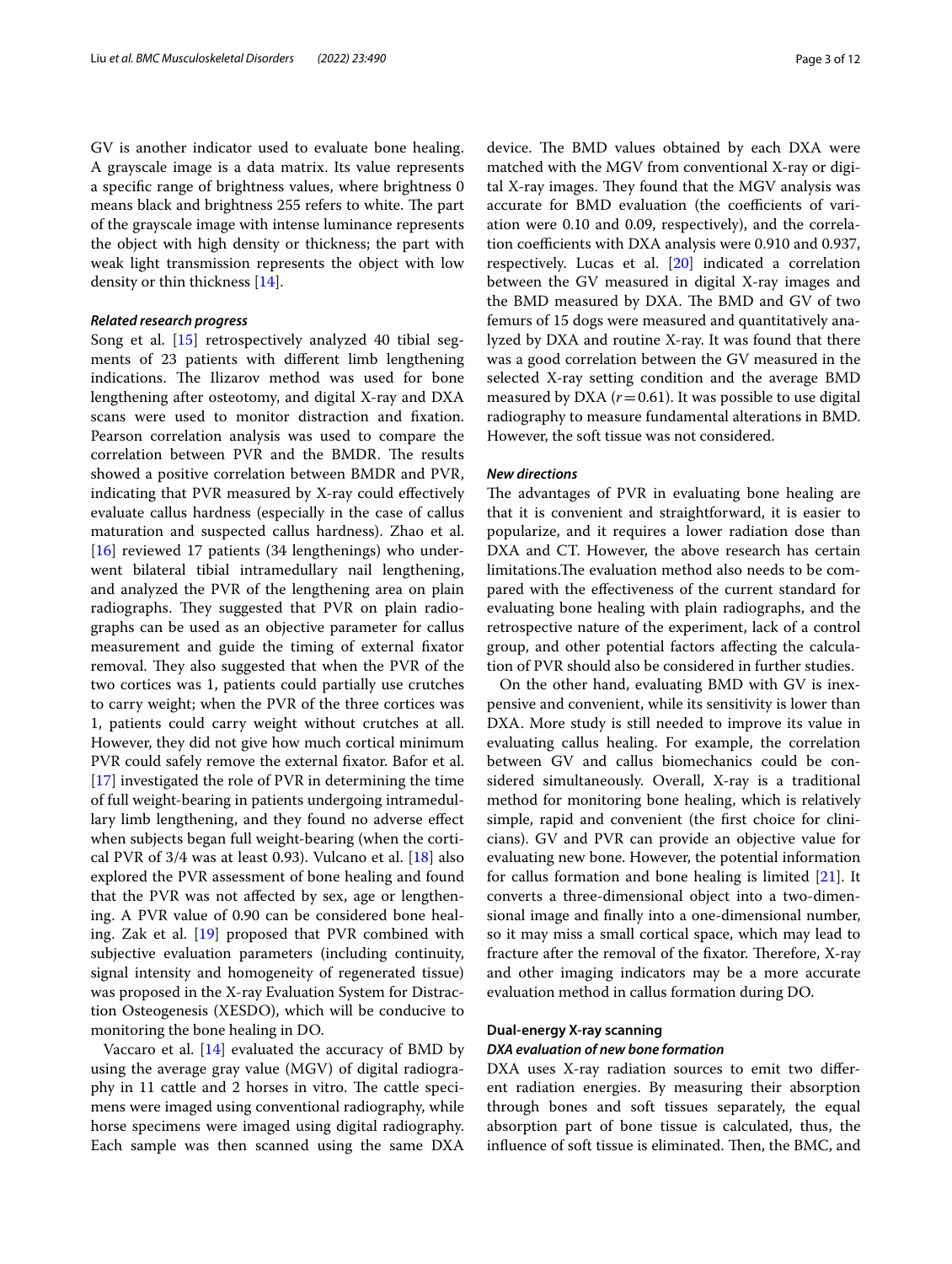aBMD (area bone mineral density) of bones in all body parts can be measured and the changes in bone trabeculae can be observed [[22\]](#page-9-20), which is the most widely used and mature measurement technique of BMD. It is considered the gold standard for measuring BMD and diagnosing and treating osteoporosis [[23](#page-9-21)]. BMD measurement can provide the basis for the Fracture Risk Assessment Tool (FRAX), a computer evaluation software established to evaluate fracture risk based on the measured BMD combined with fracture risk factors [\[24](#page-9-22)]. DXA can guide clinical work, helping doctors monitor bone mineralization and predict fracture risk. Clinically, Eyres et al. [[11,](#page-9-9) [25](#page-9-23)] frst described the use of DXA to quantify and monitor regenerative bone formation in leg lengthening and detected regenerative bone within 2 weeks after traction, in contrast to 6 weeks on plain radiographs. They suggested that DXA could monitor the number and rate of new bone growth. Therefore, DXA can be used to evaluate and monitor new bone formation during callus lengthening [\[11](#page-9-9), [25](#page-9-23)], and it is an efective and reliable method for quantifying BMC of regenerated bone [\[26](#page-9-24)].

# *Relationship between measurement parameters and new bone*

DXA measurements (including BMD, BMC, and vBMD) are well represented in terms of the strength of new bone, and many scholars hope to quantitatively monitor bone healing in patients with osteotomy lengthening with measurements obtained by dual-energy X-ray absorptiometry. Reiter et al. [[27](#page-9-25)] studied 20 patients with a unilateral fxator's limb extension of the femur or tibia. They monitored the BMD of callus during and after extension,and they found that the maximum BMD occurred 4–6 weeks after the beginning of distraction. Futhermore, from the curing period of the callus to the removal of the fxator, the BMD of the distraction space increased continuously. Their results provide a basis for monitoring bone healing using DXA. Saran et al. [[28](#page-9-26)] proposed that DXA could be used as a prediction tool to remove external fixators. They performed BMD analysis on a DXA scan once a month in 26 patients with limb extension. The external fixator was removed once the BMD was stable below 10%, and the plain radiography showed no apparent defects.Using a DXA scan to monitor bone healing during the extended consolidation phase, fractures after external fxator removal were very low (3.6%) while maintaining an acceptable bone healing index without excessively increasing the fxation time. Song et al. [[15\]](#page-9-13) studied the bone mineral density ratio (BMDR). BMDR is the ratio of the BMD value of the regeneration area to the average BMD value of the proximal and distal normal bone. They retrospectively analyzed 23 patients with 40 tibial segments undergoing limb lengthening. They concluded that it is safe to remove the fxator when the BMD of the regenerated bone reaches 51.1% of the reference cortical BMD. Recent studies have shown that DXA scanning is helpful to evaluate bone healing after DO, but more research is needed to monitor the unifed standard of bone healing.

### *Related research progress*

The BMD value adequately reflects the amount of bone mineral content, but it does not necessarily represent the level of bone strength and stiffness. Therefore, some scholars have researched the correlation between DXA scan measurements and bone biomechanical properties after DO in recent years, but such research results are still controversial. Tselentakis et al. [[29\]](#page-9-27) studied the BMD measured by DXA and the bending stifness of distraction bone segments. They observed 9 patients with DO. Six weeks after distraction, the patients underwent regular DXA scans to monitor BMD and measure the bending stiffness of the distraction segments. They found a highly signifcant correlation (R2=0.77, *P*<0.001) between the bending stifness of the callus and the square of the total mineral content at the minimum BMD. Therefore, they concluded that DXA scan could be efectively used to determine the bending stifness of the callus, and is valuable in determining the removal time of the external fxator and the delay in bone healing. Monsell et al. [[30\]](#page-9-28) explored the relationship between DXA assessment of regenerative bone and structural mechanical properties in an animal model of DO. They found significant correlations between vBMD and the elastic modulus, yield stress, and failure stress of bone, while no correlations were seen between BMC, BMD, vBMR, and other mechanical parameters. They concluded that DXA was a promising tool for assessing regenerative bone formed by DO during limb lengthening that required further investigation. Floerkemeier et al. [\[31](#page-9-29)] found that stifness measurement was a better quantitative index of bone bearing capacity than BMD and BMC measured by DXA. They did not find a significant correlation between BMD and bone strength.

#### *New directions*

In conclusion, DXA can quantitatively monitor the distraction process and can also be used to decide when to remove the fxator. However, DXA scanning costs are high, and there are limitations in measuring the mass distribution of cortical bone and bone trabeculae and evaluating bone geometry and microstructure. The measurement efect is poor in the presence of artifacts, so it is not routinely used [\[32](#page-9-30), [15](#page-9-13)]. More exploration and evidence are needed to support the correlation between DXA measurements and bone strength. It is believed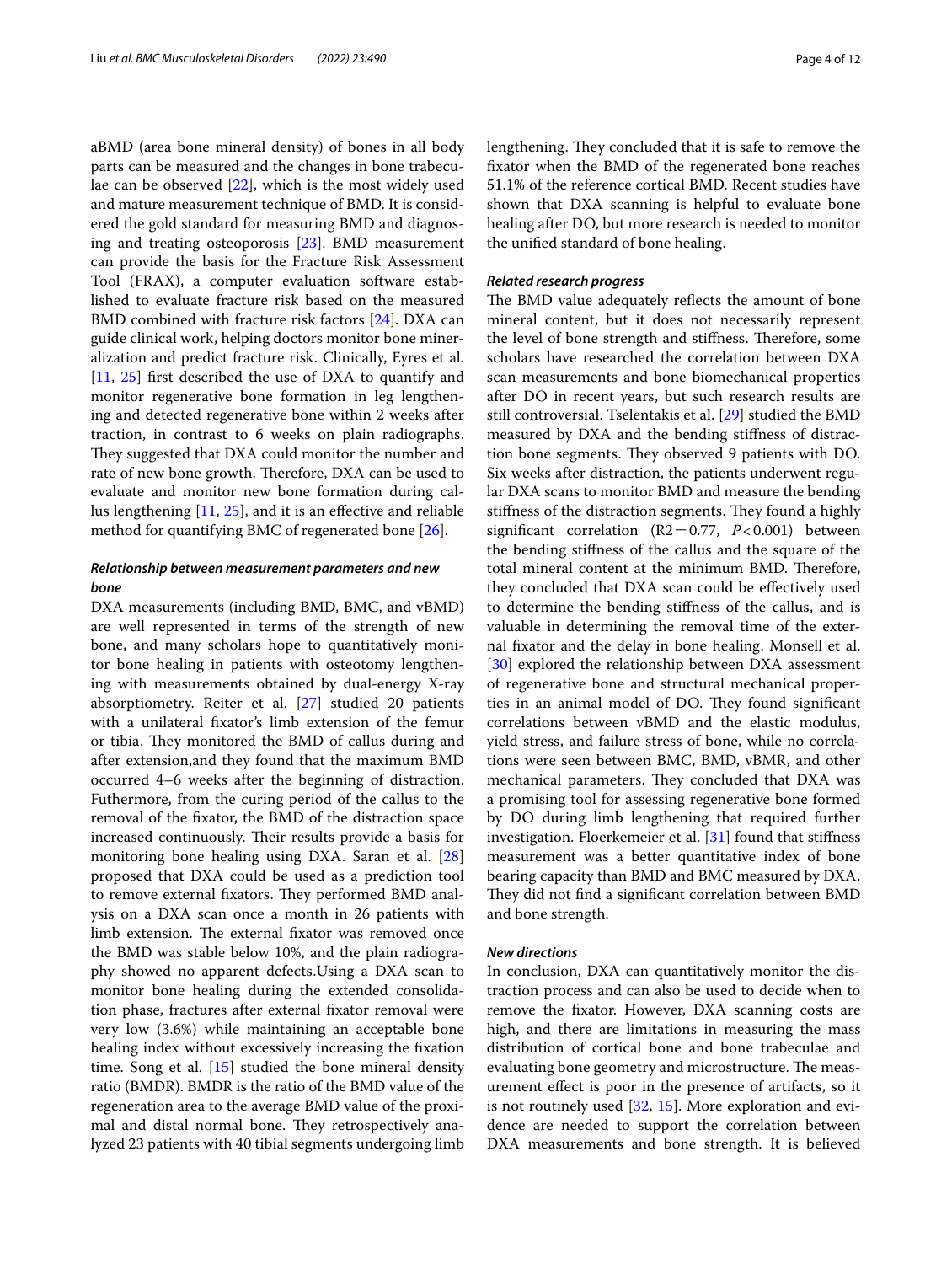that DXA will hopefully be used in more felds to exert its value in the future.

#### **Ultrasound**

# *Ultrasound evaluation of new bone formation*

Ultrasound is a non-invasive, efective and inexpensive method for evaluating bone healing  $[33]$  $[33]$  $[33]$ . The principle is that wide-band ultrasonic attenuation signals are employed to evaluate BMD alteration. When ultrasound passes through body tissue, attenuation occurs, and the amount of attenuation is related to the characteristics of the tissue. Using the speed of ultrasonic waves and amplitude attenuation passing through the bone can calculate the amount of BMC, bone structure and bone strength $[34]$  $[34]$ . The evaluation of normal mature bone by ultrasound is limited by the inability of ultrasound to penetrate the bone cortex. However, new bone with incomplete remodeling and calcifcation can be well evaluated by high-resolution linear ultrasound [[35\]](#page-9-33). Contrast-enhanced ultrasound (CEUS) can provide an early indication of neovascularization and provide a diagnostic basis for poor bone regeneration [\[36](#page-9-34)]. Ultrasound can also predict bone callus formation by observing changes in blood flow around the new bone  $[37]$  $[37]$ , which can compensate for the poor early visualization of the callus on X-ray.

# *Relationship between measurement parameters and new bone*

The beam penetration depth (BPD) measured by ultrasound monitors the flling of the bone extension section, with a lower BPD indicating better bone flling, which can provide helpful information for monitoring bone healing and when to remove the external fxation frame [\[39](#page-9-36)]. Researchers have found that various ultrasound parameters can be used to quantitatively evaluate new bone quality, which is very sensitive to the dynamics of bone growth [[40](#page-9-37)[–42](#page-10-0)]. Mesquita et al. [\[43](#page-10-1)] studied the ultrasonic propagation velocity and BMD before and after demineralization of sheep backbone cortical bone. They found a good correlation between ultrasonic velocity and BMD  $(r=0.75956)$ . Sorriento et al.  $[44]$  $[44]$  $[44]$  further investigated the quantitative measurement method of BMC by B-ultrasound. They prepared bone-like models with diferent concentrations of hydroxyapatite (HA) and calcium carbonate (CaCO3) evaluated by ultrasound, and utilized phase entropy calculated based on backscattering data, ultrasonic amplitude information, and absorption scattering phenomena to detect changes in BMC. Therefore, ultrasound seems possible to quantitatively evaluate BMD. However, the study did not use samples of natural tissues, including skin and blood vessels, which need to be further reinforced. Tang et al. [[45\]](#page-10-3) achieved good results in quantifying novel bone in a sheep tibial mass defect model using three morphological parameters of ultrasound (new-bone bulk, new-bone surface and new-bone contact).

#### *Related research progress*

Troulis et al. [[46\]](#page-10-4) estimated bone formation on X-ray and ultrasound using a semiquantitative bone fll score. They found that plain radiographs underestimated bone formation compared with ultrasound. Andrade et al. [[39](#page-9-36)] conducted further research and found that the correlation between the ultrasound bone fll score and intraoperative bone fll score was higher than that of plain radiographs. Hence, they concluded that ultrasound is a technique that can accurately evaluate new callus formation.

Ultrasound can detect novel bone formation 4–6 weeks earlier than X-ray [\[47\]](#page-10-5). Neretin et al. [\[48](#page-10-6)] compared X-rays and ultrasound to evaluate the process of human metatarsal regeneration during distraction and fxation. Ultrasound presented an average of  $9.0 \pm 0.08$  mm echo-positive regeneration space and the heterogeneous structure of regenerated bone on the 10th day of distraction. Slight echo-positive inclusions correspond to new bone formation, whereas X-ray could not refect apparent regeneration. Notably, the formation of new callus in the early stage of distraction often predicts the trend of DO. Therefore, ultrasonic monitoring can provide early information on bone lengthening. Clinical doctors can accelerate or slow down the speed of distraction to acquire a decent clinical outcome (to prevent the occurrence of bone nonunion or delayed healing). Since sufficient blood vessels are one of the pillars of bone regeneration, local and systematic analysis of microperfusion of new bone provides a new and promising diagnostic method [[49\]](#page-10-7). CEUS can show the microperfusion of local tissue at the capillary level. Through the study of patients with tibial nonunion, Haubruck et al. [\[36\]](#page-9-34) found a relationship between the expression of diferent angiogenic cytokines in serum and the change in local microperfusion. They believe that the combined detection of CEUS and cytokine expression analysis (CEA) is a promising new tool for the early prediction of tibial nonunion. Augat et al. [\[37](#page-9-35)] used color Doppler ultrasound to continuously monitor the blood flow at the fracture site in fracture patients. They found that the callus was well-formed with abundant blood flow signals around the callus; however, if there was no blood fow signal around the callus, the callus did not form well. He et al. [\[50\]](#page-10-8) used ultrasound to monitor patients after tibial transfer. They found that the size of the hematoma was linearly and negatively correlated with the bone healing time at the end of the osteotomy  $(r = -0.819, P < 0.01)$ . They believed that ultrasound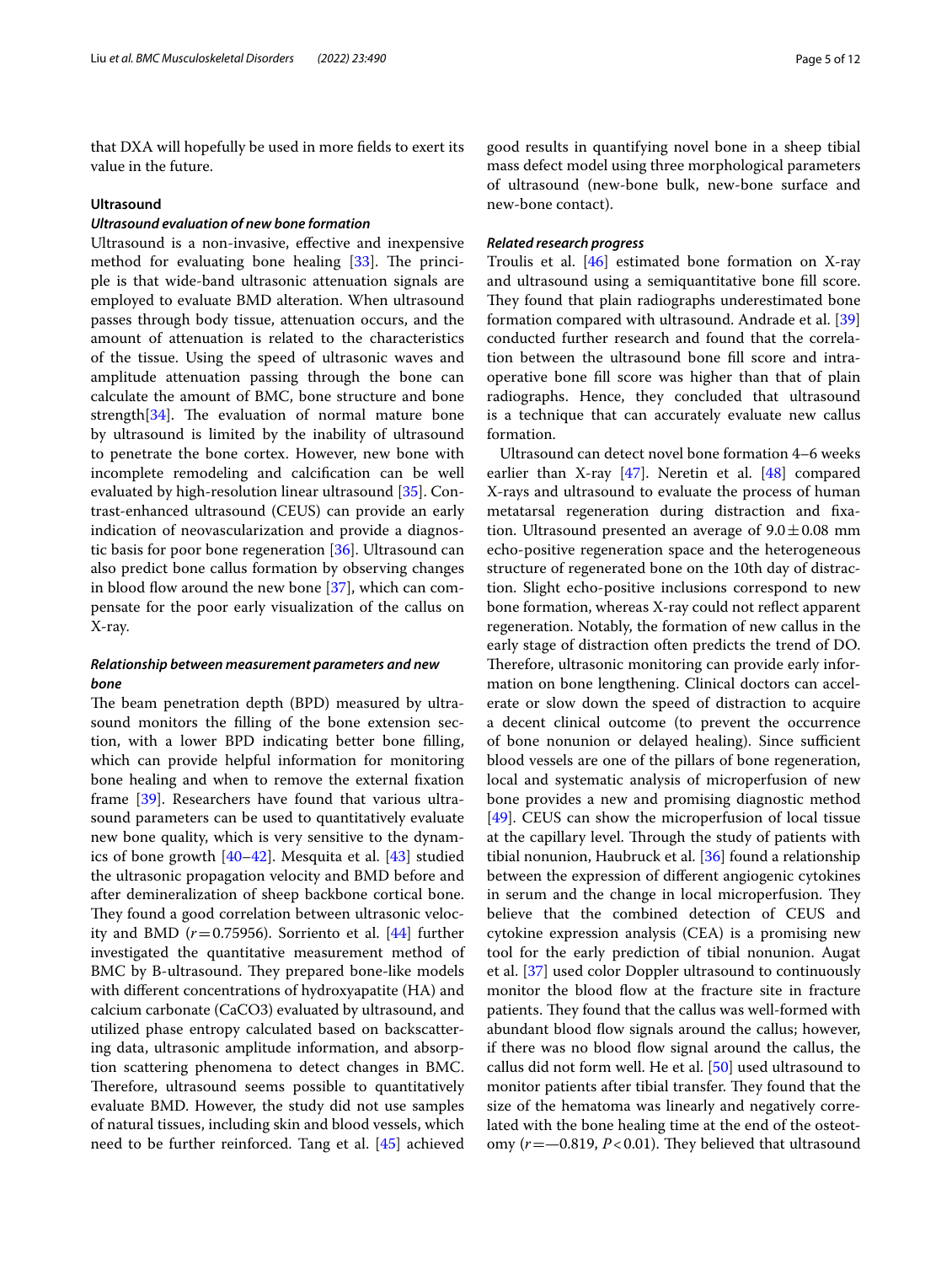could detect the changing trend of hematoma, blood flow signal and callus around the osteotomy end earlier to provide timely and efective feedback. Young et al. [[51](#page-10-9)] used ultrasound to monitor 12 patients treated with DO, of which 2 cases found liquid cysts in the traction area during traction, which would afect the formation of callus and delay the mineralization time of callus. Ultrasound monitoring was used to detect and extract light yellow liquid in time. Therefore, ultrasound monitoring of DO can signifcantly reduce the risk of complications such as poor osteogenesis and secondary fracture. Ultrasound has been widely popular for its low price, portability,lack of ionizing radiation and ease of operation [[52\]](#page-10-10).

#### *New directions*

Ultrasound monitoring of the bone lengthening process has its advantages, especially in the hematoma organization period in the early stage of distraction lengthening. Ultrasound can identifyphenomena that X-ray cannot detect. Simultaneously, ultrasound can monitor the new callus earlier, and evaluate the number of calli, which enables medical workers to adjust the speed of traction lengthening earlier according to the monitoring results (to prevent complications such as delayed healing and nonunion). Other complications, including vascular and nerve stretch injury and liquid cysts in the elongated area, can also be detected by ultrasound. Meanwhile, ultrasound is noninvasive, quick, convenient, inexpensive and does not require radiation. However, ultrasound has some limitations in monitoring bone mineralization in the late stage of distraction, which makes it challenging to guide the removal of the external fxator. In addition, the performance of the limb force line is not intuitive enough to measure the end gap of osteotomy in the latter stage. Although it is difficult to determine the generally applicable normal value of the quantitative ultrasound index and the diagnostic criteria, ultrasound has a broad application prospects in monitoring bone healing with the improvement of technology and the accumulation of clinical experience.

# **QCT**

#### *QCT evaluation of new bone formation*

QCT is a method to measure the human body's BMD, bone shape, and body composition by adding a QCT special phantom and analysis software based on a CT machine. This method has high accuracy and small error directly related to histological specimens. It is an excellent method to measure the alteration of long BMD. The principle is based on diferent tissues' diferent absorption of ionizing radiation. Doctors can compare attenuation measurements to standard reference values using a standard computed tomography scanner to calculate information such as BMC and BMD [\[53](#page-10-11)]. QCT can use three-dimensional imaging to evaluate calluses. It can also perform fnite element analysis to predict the strength of calluses, which helps clinicians to fully understand the structure and growth of callus. With the development of CT technology, researchers have applied QCT in musculoskeletal research.

# *Relationship between measurement parameters and new bone*

QCT can overcome the shortcomings of DXA, which cannot measure cortical bone and trabecular bone separately, and can measure BMC by whole-body thin-section tomography. Modern QCT can measure axial bone BMD and peripheral bone (pQCT), which is the only method for measuring actual BMD in three dimensions [\[32](#page-9-30)]. BMD in QCT is measured as volumetric bone mineral density [vBMD] in grams per cubic centimeter, whereas DXA measures area bone mineral density (aBMD) in grams per square centimeter [[53\]](#page-10-11). QCT also measures the strength-strain index (SSI), which is calculated from the geometric and material properties of the bone and is a prediction of the mechanical strength of the bone [[54\]](#page-10-12). Harp et al. [[55\]](#page-10-13) demonstrated a strong correlation between the apparent density of canine tibial specimens and QCT BMD measurements. The authors derived an equation that accurately predicted the hardness of tubular bone using measurements collected by QCT. Engelke et al. [[56\]](#page-10-14) reported the correlation between BMD and BMC measured by QCT and DXA through spiral CT scanning of the forearm. They proposed that the wholebody spiral CT scanner can conduct a high-precision density evaluation of the distal radius. The bone mineral density measured by QCT and DXA is positively correlated with BMC ( $r = 0.55 \sim 0.80$ ).

#### *Related research progress*

In recent years, several scholars have proposed new methods for assessing bone healing by QCT. Swennen et al. [\[57\]](#page-10-15) improved the evaluation of bone healing by QCT and proposed a new method. They distracted the skulls of 16 sheep and evaluated the regenerated bone by three-dimensional quantitative computed tomography(3D-QCT) and conventional QCT. They found that 3D-QCT correlates with conventional QCT, and the measurement of BMD based on 3D-QCT is efective and reliable for evaluating bone healing during DO. QCT can measure the BMD of trabecular and cortical bone (close to the quantitative measurement of volume BMD in the real sense) [\[32](#page-9-30)]. Bone healing participates in recovering both original tissue structure and biomechanical function. QCT has been utilized in the evaluation of biomechanical properties and bone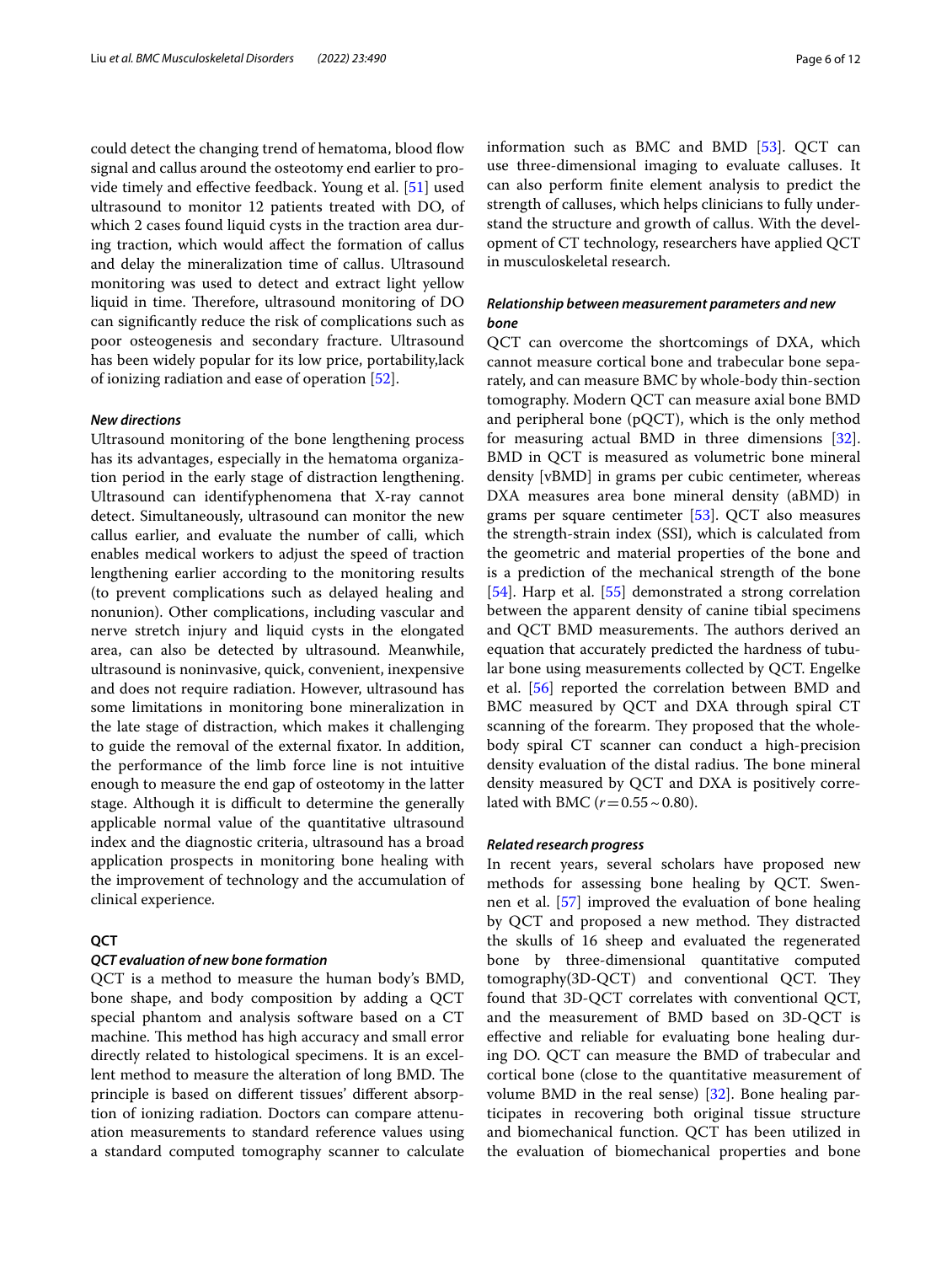strength [\[58](#page-10-16)[–61\]](#page-10-17). Kokoroghiannis et al. [[54](#page-10-12)] studied the correlation between pQCT bone strength index and mechanical tests in DO. They found that a significant positive correlation between the bone strength index and the maximum load during bone destruction, and the correlation coefficient was 0.846  $(P<0.001)$ . This shows that the bone strength index measured by pQCT can be used as a sensitive index for the complete solidifcation of regenerated bone. Bone strength can be determined by mechanically testing the ultimate load of bone fracture. However, this method can only be employed in vitro. On the other hand, by using the density-modulus equation derived from experiments, fnite element analysis could predict bone strength in vivo [\[62\]](#page-10-18). Dailey et al. [[63](#page-10-19)] scanned a group of patients with tibial shaft fracture by three-dimensional CT reconstruction. They performed virtual mechanical tests by fnite element method to evaluate the torsional stifness of fractured limbs, indicating that virtual mechanical testing with low-dose CT scanning could provide quantitative and objective evaluation of callus structure. To compare the accuracy of mechanical properties predicted by density-modulus equations of diferent fnite element analyses, Vijayakumar et al. [[64\]](#page-10-20) measured the mechanical properties of bone by an indentation test on the tibia of 5 cadavers. The predicted bone strength varied with diferent anatomical areas, whereas the Goulet density-modulus equation was the best method.

#### *New direction*

Overall, QCT is a decent and reliable method for detecting bone healing. It refects volumetric BMD, can measure the growth of regenerated bone relatively accurately, and can monitor changes in bone mass early. It also provides high-resolution three-dimensional imaging of the callus and a quantitative analysis of the area to help clinicians objectively assess whether the bone has healed enough to remove the external fixator. The measured value of QCT can also refect the change in bone biomechanical strength. Nevertheless, its high cost and large radiation dose should also be considered, and the range of its application is not wide enough at present. More studies are still needed to address the issues above. With the development of technology, QCT assessment of bone healing will provide more valuable information, such as monitoring bone healing with high-resolution pQCT and predicting the strength of new bone by fnite element analysis.

# **Biomechanical evaluation**

#### *Biomechanical evaluation of new bone formation*

Measuring the changes in the mechanical properties of bone is the most direct method to evaluate the process of bone healing. Bone biomechanics is based on the theory of engineering mechanics, which evaluates bone quality by the mechanical properties of bone tissue under external action and the biological efect of bone after stress  $[65]$  $[65]$ . The bending, torsion, tension, and compression tests are commonly used to evaluate the mechanical properties of distraction osteogenic new bone tissue [[66,](#page-10-22) [67\]](#page-10-23). Mechanical parameters of bone such as bending stifness and torsional stifness are helpful to understand the consolidation of new bone. They are essential parameters refecting the strength and elasticity of bone and directly refect the quality and quantity of new bone in bone healing. Understanding the mechanical properties of new bone can help prevent new bone fractures and guide clinicians on when to remove external fxators. In the clinic, the biomechanical properties of new bone can be measured using relevant instruments for stifness measurement [[68,](#page-10-24) [69](#page-10-25)]. Dwyer et al. [\[69\]](#page-10-25) studied 30 lengthened calves and found that when the tibia reached 15 Nm/ or the femur reached 20 Nm/, there was no further fracture. This shows that the mechanical detection of newborn bone can provide valuable information for clinical workers.

# *Relationship between measurement parameters and new bone*

The mechanical strength and stiffness of callus as a healing index have been generally accepted. Strength is the maximum bearing capacity of an object at the moment before it is damaged by the loading force, which can only be measured in the laboratory. Stifness is a structural mechanical property of matter expressed by the ratio of the loading force on the object to the deformation displacement produced by the structure. Floerkemeier et al. [[31\]](#page-9-29) studied sheep bone specimens after DO. They found that the biomechanical parameters of regenerated bone obtained from torsion, compression, bending tests were better quantitative indicators of bone-bearing capacity than BMD and BMC measured by DXA.

The bending is used to determine the bending stiffness and the ultimate strength (the maximum bearing capacity of a body at the moment before its failure by the loading force) of the new bone tissue by measuring the load / defection, which can objectively and indirectly refect the maturity of the new bone tissue. This evaluation should be compared with normal bone under the same conditions to avoid excessive bias, which is commonly employed to evaluate the biomechanics of calluses in the laboratory. Chotel et al. [\[70\]](#page-10-26) evaluated the bending test of 11 children who underwent leg lengthening surgery. They obtained the reference value of bone bending stifness in limb lengthening healing through statistical analysis. The torsion test involves clamping the two ends of the tested sample in the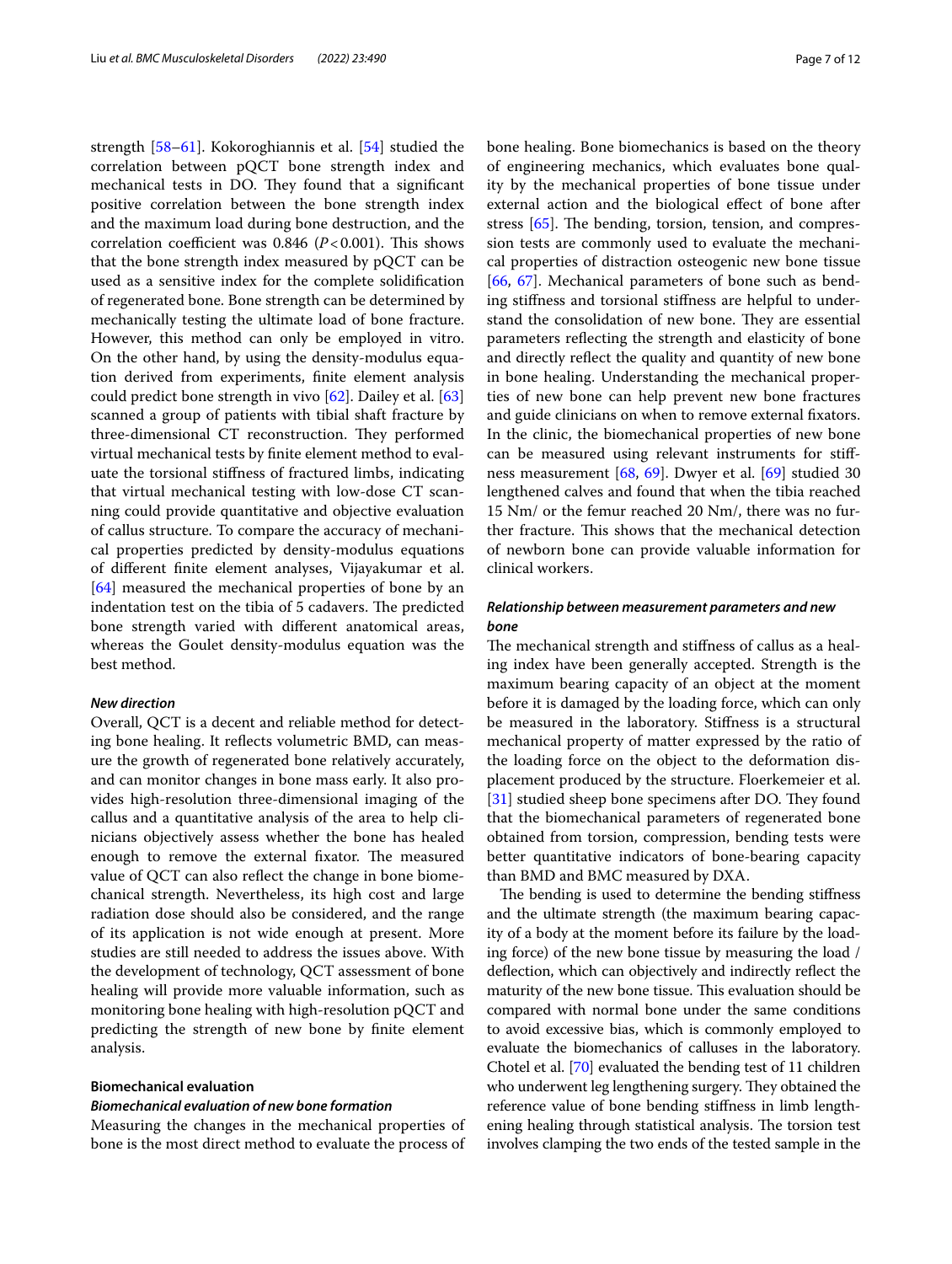torsion test machine, driving the machine to apply torque to the sample, recording the maximum load of damage after the sample is destroyed, and simultaneously recording the load and bone deformation in the instrument. Thus, bone tissue's ultimate strength and torsional stiffness can be determined [\[71,](#page-10-27) [72](#page-10-28)]. This assessment could provide a better biomechanical index of bone. Floerkemeier et al. [[73](#page-10-29)] studied 26 sheep with tibial distraction osteogenesis. Their studies showed that torsion, bending, and compression stifness measurements were suitable for predicting callus healing load-bearing capacity. However, the measurement of torsion stifness was slightly better than that of compression stiffness and bending stiffness. The tension and compression experiment involved placing the sample in the experimental machine, and stretching the sample at a constant speed or applying compressive stress to the sample until the sample was destroyed. The system will automatically output the maximum load, stress, strain, and elastic modulus data [[74](#page-10-30)], and it can be used as an index for the biomechanical evaluation of bone.

#### *Related research progress*

Recently, some novel techniques have been reported to evaluate the biomechanical properties of bone, such as micron indentation and nanoindentation technology. These technologies can be utilized to evaluate the hardness of regenerated bone [\[75\]](#page-10-31). By placing a tapered diamond probe hardness tester on a smooth bone surface with a preset time and load, the hardness value changes with the dynamics of the indentation depth. After the load is removed, the diagonal indentation or width is recorded. The hardness of the bone can be calculated according to the geometric calculation of the diamond probe [\[76](#page-10-32), [77](#page-10-33)]. Researchers are trying to develop a noninvasive biomechanical detection method for its clinical application [[78](#page-10-34), [79](#page-10-35)]. Recently, in vivo monitoring technology has emerged, mainly focusing on the changes in mechanical parameters with time during the mineralization of new tissues [\[80–](#page-10-36) [83](#page-10-37)]. Liu and Aarnes et al. [\[84,](#page-11-0) [85](#page-11-1)] proposed that the axial load sharing ratio can be used to indirectly evaluate the hardness of calluses as the basis for safe removal of external fxators. Mora Macias et al. [[82](#page-10-38)] also proposed a new distractor that can detect the axial stifness of calluses.

#### *New directions*

Measuring the mechanical properties of bone is the most direct method to evaluate the process of bone healing, and accurate data for bone biomechanics can be obtained. It can also provide a basis for fnite element analysis and quantitative evaluation of the efectiveness of callus healing. Combining bone mechanical property test data with imaging parameters will be conducive to assessing callus healing. However, the damage to the bone in the process of measurement is a severe limitation. Currently, these methods are only used in laboratory research. The application of in vivo mechanical monitoring technology expands the understanding of DO. It provides information for developing anumerical model for the mechanical characterization of callus as a future clinical tool [[86–](#page-11-2)[89\]](#page-11-3). With the deepening of the research, it is reasonable to believe that the biomechanical detection of bone is promising as a practical and straightforward method to evaluate the process of bone healing during DO in the future.

#### **Biochemical markers**

#### *Biochemical marker evaluation of new bone formation*

Theoretically speaking, the alteration of bone metabolism may lead to subsequent morphological changes. In other words, the changes in biochemical marker should be earlier than those in BMD monitoring. Therefore, biochemical markers are a potential novel evaluation method for bone healing, and could be a decent supplement to imaging examinations in clinical work.

# *Relationship between measurement parameters and new bone*

At present, several kinds of biochemical markers of bone transformation (BTMs) have been identifed [\[90\]](#page-11-4), such as osteocalcin (OC), bone specifc alkaline phosphatase (BSAP), N-terminal procollagen peptide (PINP), and C-terminal procollagen peptide (PICP) [\[91](#page-11-5), [92\]](#page-11-6), and they can refect the biological activities of osteoblasts and osteoclasts in vivo.

#### *Related research progress*

Windhagen et al. [[93\]](#page-11-7) found in the sheep DO model that OC began to increase in the distraction phase and peaked in the curing phase. Fink et al. [[94](#page-11-8), [95](#page-11-9)] further studied the relationship between BTM and radiographic density during DO. They found that the average correlation coefficient between OC and radiographic density was  $0.68 \pm 0.11$ , and they also observed that PICP levels increased rapidly after surgery and further during consolidation. Therefore, they believe that measuring serum OC and PICP levels can obtain valuable information about bone formation during DO. Leung et al. [[96](#page-11-10)] studied the goat DO model and found a strong correlation between plasma BSAP activity and newborn bone's radiological morphology and biomechanical properties. This shows that we can use BSAP to monitor the change process of callus formation. Kumar et al. [\[92](#page-11-6)] prospectively studied 168 patients with closed tibial fractures treated with interlocking intramedullary nails. The treatment process was divided into six periods to determine BTMs (BSAP, PINP, OC, etc.) and clinical and imaging evaluation. They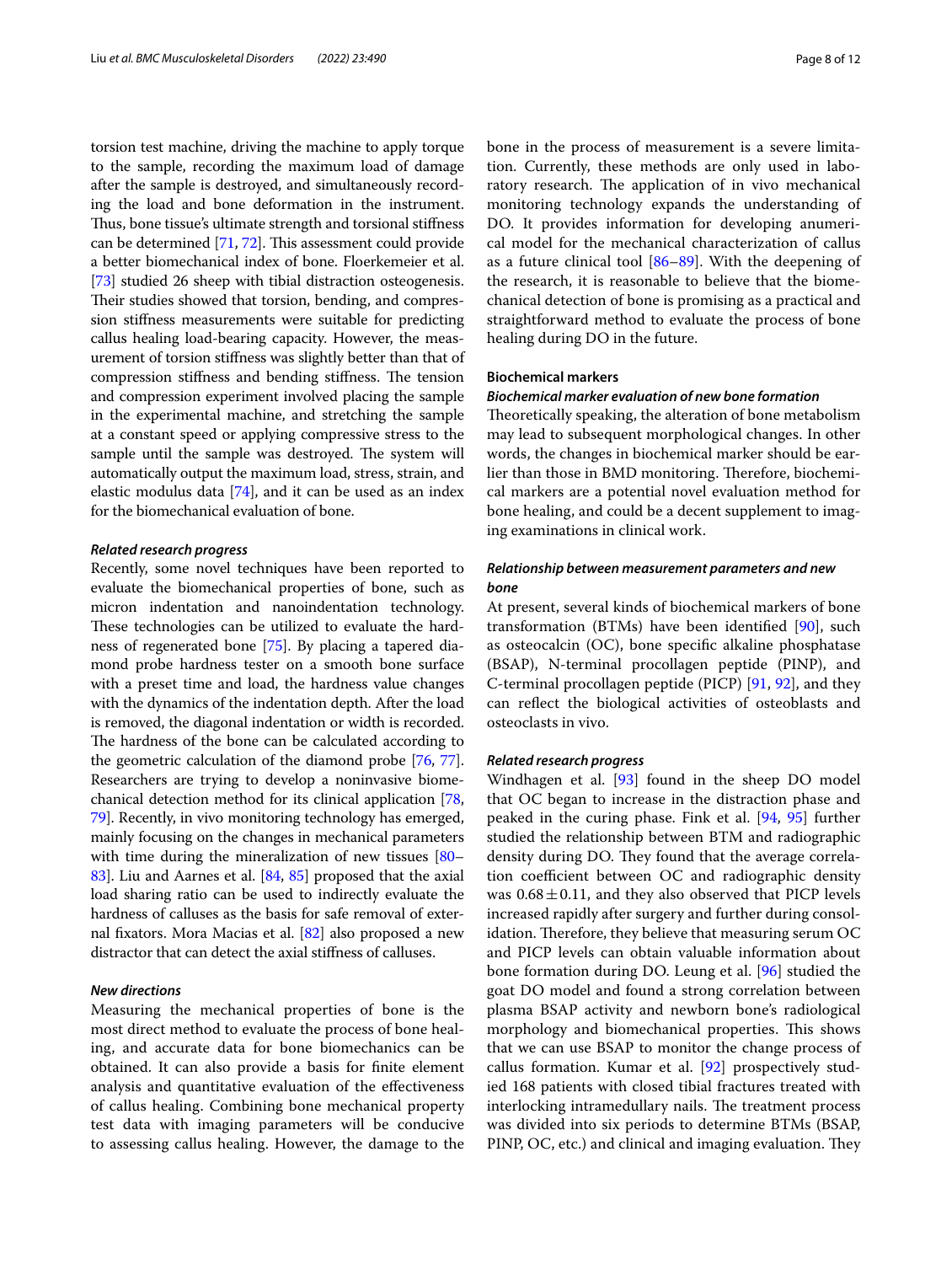| Method                   | Advantage                                                                    | Disadvantage                                                                                                               |
|--------------------------|------------------------------------------------------------------------------|----------------------------------------------------------------------------------------------------------------------------|
| Radiography              | Simple, fast and convenient;<br>The most common assessment for bone union    | Limited sensitivity for early callus formation                                                                             |
| <b>DXA</b>               | Golden standard for BMD:<br>Indirect assessment for bony microstructural     | Expensive;<br>Limited for clinical application;<br>Limited for limb assessment                                             |
| Ultrasound               | Cheap, portable, ionizing radiation free<br>and early monitoring             | Relatively limited sensitivity;<br>Limited access to the force line of limb;<br>Unaccessible for later osteotomy end space |
| QCT                      | High accuracy and small error;<br>Directly related to histological specimens | Expensive;<br>High radiation dose;<br>Limited for clinical application                                                     |
| Biomechanical evaluation | Directly assessed the bone quality                                           | Usually utilized in lab work                                                                                               |
| Biochemical markers      | Theoretical basis for delayed bone union                                     | Limited for clinical application                                                                                           |

#### <span id="page-8-1"></span>**Table 1** The advantage and disadvantage of each assessment for bone healing

found that bone formation markers (BSAP, OC, PINP) were signifcantly lower in patients with delayed union. Therefore, continuous monitoring of BTMs can be served as an auxiliary means for imaging examination (predictingdelayed healing).

# *New directions*

Bone metabolic markers have been reported to monitor bone healing, and some of them have a high degree of theoretical feasibility. The biochemical bone markers detected in diferent diseases, osteogenic distraction sites, and treatment methods vary, complicating the issues. Some indicators can be monitored by serum or urine samples, and diferent methods limit the comparability between different studies. Combining diferent biochemical markers in bone healing during DO is also a good form of evaluation. Overall, the clinical data for biochemical markers are somewhat limited. Further well-designed experimental and clinical studies are still needed.

# **Conclusion**

There are several ways to evaluate bone healing during DO quantitatively. In this study, we comprehensively reviewed the methods of X-ray, DXA, ultrasound, QCT, biomechanical detection and biochemical markers in the quantitative evaluation of bone healing. Various methods are irreplaceable and complementary to each other in monitoring the whole process of bone lengthening, and each of them has its advantages and disadvantages (Table [1](#page-8-1)). Considering multiple monitoring methods simultaneously may be a better solution, which might be the future direction for clinical bone lengthening (e.g., combining imaging evaluation and biochemical markers). With progress in the feld, more optimized evaluation method for bone healing during DO will be considered in the future.

#### **Acknowledgements**

NA

#### **Authors' contributions**

QL, JYL and YZ decided on the content, wrote the manuscript, and prepared the fgures. ZL and HBG conceived and revised this review. YZ and JL were the guarantors of the overall content. All authors approved the fnal version of the manuscript and agreed to be accountable for all specs of the work.

#### **Funding**

This study was supported by National Natural Science Foundation of China (82102581), National Postdoctoral Science Foundation of China (2021M693562), Provincial Outstanding Postdoctoral Innovative Talents Program of Hunan (2021RC2020), Provincial Natural Science Foundation of Hunan (2019JJ40517), Young Investigator Grant of Xiangya Hospital, Central South University (2020Q14) and FuQing Postdoc Program of Xiangya Hospital, Central South University (176). The funders had no role in the design of the study and collection, analysis, and interpretation of data and in writing the manuscript.

#### **Availability of data and materials**

NA.

#### **Declarations**

**Ethics approval and consent to participate** NA.

#### **Consent for publication**

NA.

#### **Competing interests**

The authors declare that they have no conficts of interest.

#### **Author details**

<sup>1</sup> Department of Orthopaedics, Xiangya Hospital, Central South University, Hunan Province, Changsha 410008, China. <sup>2</sup>National Clinical Research Center for Geriatric Disorders, Xiangya Hospital, Central South University, Changsha, Hunan, China.

#### Received: 9 December 2021 Accepted: 19 May 2022 Published online: 24 May 2022

#### **References**

<span id="page-8-0"></span>1. Ilizarov GA. The tension-stress efect on the genesis and growth of tissues: Part II. The infuence of the rate and frequency of distraction. Clin Orthop Relat Res. 1989;238(239):263–385.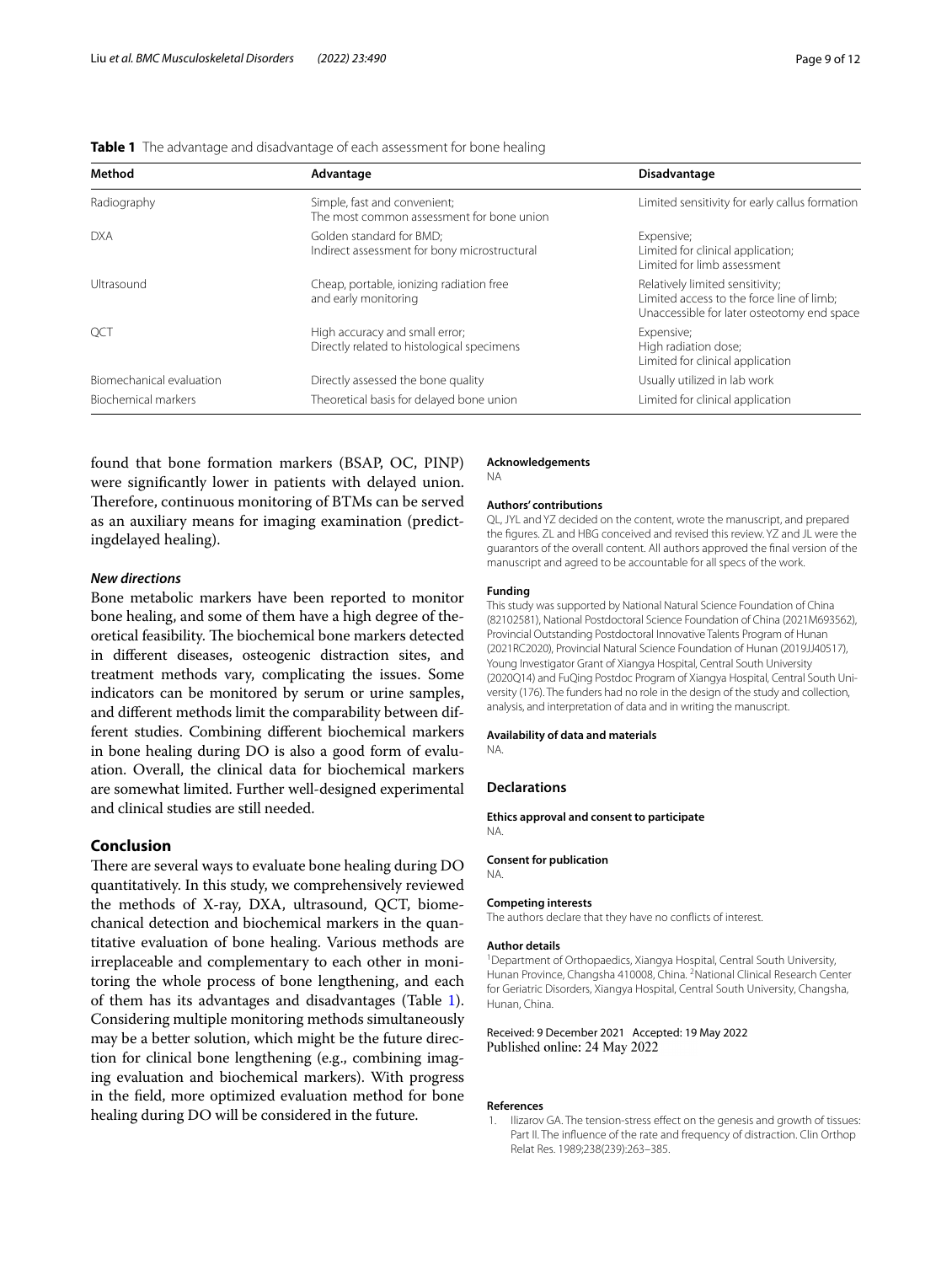- <span id="page-9-0"></span>2. Malkova TA, Borzunov DY. International recognition of the Ilizarov bone reconstruction techniques: Current practice and research (dedicated to 100(th) birthday of G. A. Ilizarov). World J Orthop. 2021;12:515–33. [https://](https://doi.org/10.5312/wjo.v12.i8.515) [doi.org/10.5312/wjo.v12.i8.515](https://doi.org/10.5312/wjo.v12.i8.515).
- <span id="page-9-1"></span>3. Shchudlo N, et al. Benefts of Ilizarov automated bone distraction for nerves and articular cartilage in experimental leg lengthening. World J Orthop. 2017;8:688–96.<https://doi.org/10.5312/wjo.v8.i9.688>.
- <span id="page-9-2"></span>4. Liu Y, et al. Complications of bone transport technique using the Ilizarov method in the lower extremity: a retrospective analysis of 282 consecutive cases over 10 years. BMC Musculoskelet Disord. 2020;21:354. [https://](https://doi.org/10.1186/s12891-020-03335-w) [doi.org/10.1186/s12891-020-03335-w.](https://doi.org/10.1186/s12891-020-03335-w)
- <span id="page-9-3"></span>5. Borzunov DY, Kolchin SN, Malkova TA. Role of the Ilizarov non-free bone plasty in the management of long bone defects and nonunion: Problems solved and unsolved. World J Orthop. 2020;11:304–18. [https://doi.org/10.](https://doi.org/10.5312/wjo.v11.i6.304) [5312/wjo.v11.i6.304.](https://doi.org/10.5312/wjo.v11.i6.304)
- <span id="page-9-4"></span>6. Tesiorowski M, Kacki W, Jasiewicz B, Rymarczyk A, Sebastianowicz P. Methods for the evaluation of bone regeneration during distraction osteogenesis. Chir Narzadow Ruchu Ortop Pol. 2005;70:127–30.
- <span id="page-9-5"></span>7. Babatunde O, Fragomen A, Rozbruch S. Noninvasive quantitative assessment of bone healing after distraction osteogenesis. HSS J. 2010;6:71–8. [https://doi.org/10.1007/s11420-009-9130-y.](https://doi.org/10.1007/s11420-009-9130-y)
- <span id="page-9-6"></span>8. Aronson J, Shin HD. Imaging techniques for bone regenerate analysis during distraction osteogenesis. J Pediatr Orthop. 2003;23:550–60.
- <span id="page-9-7"></span>9. Anand A, et al. Interobserver and intraobserver reliability of radiographic evidence of bone healing at osteotomy sites. J Pediatr Orthop B. 2006;15:271–2. <https://doi.org/10.1097/01202412-200607000-00007>.
- <span id="page-9-8"></span>10. Starr KA, Fillman R, Raney EM. Reliability of radiographic assessment of distraction osteogenesis site. J Pediatr Orthop. 2004;24:26–9. [https://doi.](https://doi.org/10.1097/00004694-200401000-00006) [org/10.1097/00004694-200401000-00006](https://doi.org/10.1097/00004694-200401000-00006).
- <span id="page-9-9"></span>11. Eyres KS, Bell MJ, Kanis JA. New bone formation during leg lengthening. Evaluated by dual energy X-ray absorptiometry. J Bone Joint Surg Br. 1993;75:96–106. [https://doi.org/10.1302/0301-620x.75b1.8421047.](https://doi.org/10.1302/0301-620x.75b1.8421047)
- <span id="page-9-10"></span>12. Fischgrund J, Paley D, Suter C. Variables affecting time to bone healing during limb lengthening. Clin Orthop Relat Res. 1994;301:31–7.
- <span id="page-9-11"></span>13. Skaggs DL, et al. Secondary fractures associated with external fxation in pediatric femur fractures. J Pediatr Orthop. 1999;19:582–6.
- <span id="page-9-12"></span>14. Vaccaro C, Busetto R, Bernardini D, Anselmi C, Zotti A. Accuracy and precision of computer-assisted analysis of bone density via conventional and digital radiography in relation to dual-energy x-ray absorptiometry. Am J Vet Res. 2012;73:381–4. [https://doi.org/10.2460/ajvr.73.3.381.](https://doi.org/10.2460/ajvr.73.3.381)
- <span id="page-9-13"></span>15. Song SH, et al. Serial bone mineral density ratio measurement for fxator removal in tibia distraction osteogenesis and need of a supportive method using the pixel value ratio. J Pediatr Orthop B. 2012;21:137–45. [https://doi.org/10.1097/BPB.0b013e32834f04f3.](https://doi.org/10.1097/BPB.0b013e32834f04f3)
- <span id="page-9-14"></span>16. Zhao L, Fan Q, Venkatesh KP, Park MS, Song HR. Objective guidelines for removing an external fxator after tibial lengthening using pixel value ratio: a pilot study. Clin Orthop Relat Res. 2009;467:3321–6. [https://doi.](https://doi.org/10.1007/s11999-009-1011-7) [org/10.1007/s11999-009-1011-7.](https://doi.org/10.1007/s11999-009-1011-7)
- <span id="page-9-15"></span>17. Bafor A, Duncan ME, Iobst CA. Evaluating the Utility of the Pixel Value Ratio in the Determination of Time to Full Weight-bearing in Patients Undergoing Intramedullary Limb Lengthening. Strategies Trauma Limb Reconstr. 2020;15:74–8. [https://doi.org/10.5005/jp-journals-10080-1461.](https://doi.org/10.5005/jp-journals-10080-1461)
- <span id="page-9-16"></span>18. Vulcano E, et al. Assessment of Bone Healing During Antegrade Intramedullary Rod Femur Lengthening Using Radiographic Pixel Density. J Am Acad Orthop Surg. 2018;26:e388–94. [https://doi.org/10.5435/](https://doi.org/10.5435/JAAOS-D-16-00949) [JAAOS-D-16-00949.](https://doi.org/10.5435/JAAOS-D-16-00949)
- <span id="page-9-17"></span>19. Zak L, Tiefenboeck TM, Wozasek GE. Bone reconstruction: Subjective evaluation and objective analysis based on conventional digital X-rays - a retrospective evaluation. Orthop Traumatol Surg Res. 2021;103081. [https://doi.org/10.1016/j.otsr.2021.103081.](https://doi.org/10.1016/j.otsr.2021.103081)
- <span id="page-9-18"></span>20. Lucas K, et al. Comparative measurements of bone mineral density and bone contrast values in canine femora using dual-energy X-ray absorptiometry and conventional digital radiography. BMC Vet Res. 2017;13:130. [https://doi.org/10.1186/s12917-017-1047-y.](https://doi.org/10.1186/s12917-017-1047-y)
- <span id="page-9-19"></span>21. Abu-Serriah M, Ayoub A, Boyd J, Paterson C, Wray D. The role of ultrasound in monitoring reconstruction of mandibular continuity defects using osteogenic protein-1 (rhOP-1). Int J Oral Maxillofac Surg. 2003;32:619–27.<https://doi.org/10.1054/ijom.2002.0421>.
- <span id="page-9-20"></span>22. Kanis JA, Gluer CC. An update on the diagnosis and assessment of osteoporosis with densitometry. Committee of Scientifc Advisors International

Osteoporosis Foundation. Osteoporos Int. 2000;11:192–202. [https://doi.](https://doi.org/10.1007/s001980050281) [org/10.1007/s001980050281](https://doi.org/10.1007/s001980050281).

- <span id="page-9-21"></span>23. Woo T, et al. Radiographic/MR Imaging Correlation of Spinal Bony Outlines. Magn Reson Imaging Clin N Am. 2019;27:625–40. [https://doi.org/](https://doi.org/10.1016/j.mric.2019.07.004) [10.1016/j.mric.2019.07.004.](https://doi.org/10.1016/j.mric.2019.07.004)
- <span id="page-9-22"></span>24. Cozadd AJ, Schroder LK, Switzer JA. Fracture Risk Assessment: An Update. J Bone Joint Surg Am. 2021;103:1238–46. [https://doi.org/10.2106/JBJS.20.](https://doi.org/10.2106/JBJS.20.01071) [01071](https://doi.org/10.2106/JBJS.20.01071).
- <span id="page-9-23"></span>25. Eyres KS, Bell MJ, Kanis JA. Methods of assessing new bone formation during limb lengthening. Ultrasonography, dual energy X-ray absorptiometry and radiography compared. J Bone Joint Surg Br. 1993;75:358–64. [https://doi.org/10.1302/0301-620X.75B3.8496200.](https://doi.org/10.1302/0301-620X.75B3.8496200)
- <span id="page-9-24"></span>26. Maffulli N, Cheng JC, Sher A, Lam TP. Dual-energy X-ray absorptiometry predicts bone formation in lower limb callotasis lengthening. Ann R Coll Surg Engl. 1997;79:250–6.
- <span id="page-9-25"></span>27. Reiter A, Sabo D, Pfeil J, Cotta H. Quantitative assessment of callus distraction using dual energy X-ray absorptiometry. Int Orthop. 1997;21:35–40. <https://doi.org/10.1007/s002640050114>.
- <span id="page-9-26"></span>28. Saran N, Hamdy RC. DEXA as a predictor of fxator removal in distraction osteogenesis. Clin Orthop Relat Res. 2008;466:2955–61. [https://doi.org/](https://doi.org/10.1007/s11999-008-0514-y) [10.1007/s11999-008-0514-y](https://doi.org/10.1007/s11999-008-0514-y).
- <span id="page-9-27"></span>29. Tselentakis G, et al. Fracture stifness in callotasis determined by dual-energy X-ray absorptiometry scanning. J Pediatr Orthop B. 2001;10:248–54.
- <span id="page-9-28"></span>30. Monsell F, Hughes AW, Turner J, Bellemore MC, Bilston L. Can the material properties of regenerate bone be predicted with non-invasive methods of assessment? Exploring the correlation between dual X-ray absorptiometry and compression testing to failure in an animal model of distraction osteogenesis. Strategies Trauma Limb Reconstr. 2014;9:45–51. [https://doi.](https://doi.org/10.1007/s11751-014-0188-9) [org/10.1007/s11751-014-0188-9.](https://doi.org/10.1007/s11751-014-0188-9)
- <span id="page-9-29"></span>31. Floerkemeier T, et al. Comparison of bone mineral parameter measurements by dual-energy x-ray absorptiometry with bone stifness measurements as indicators of the load-bearing capacity of regenerating bone. J Orthop Trauma. 2010;24:181–7. [https://doi.org/10.1097/BOT.0b013e3181](https://doi.org/10.1097/BOT.0b013e3181bae887) [bae887.](https://doi.org/10.1097/BOT.0b013e3181bae887)
- <span id="page-9-30"></span>32. Engelke K, Libanati C, Fuerst T, Zysset P, Genant HK. Advanced CT based in vivo methods for the assessment of bone density, structure, and strength. Curr Osteoporos Rep. 2013;11:246–55. [https://doi.org/10.1007/](https://doi.org/10.1007/s11914-013-0147-2) [s11914-013-0147-2.](https://doi.org/10.1007/s11914-013-0147-2)
- <span id="page-9-31"></span>33. Akinmade A, Ikem I, Ayoola O, Orimolade E, Adeyeye A. Comparing ultrasonography with plain radiography in the diagnosis of paediatric long-bone fractures. Int Orthop. 2019;43:1143–53. [https://doi.org/10.](https://doi.org/10.1007/s00264-018-4133-2) [1007/s00264-018-4133-2](https://doi.org/10.1007/s00264-018-4133-2).
- <span id="page-9-32"></span>34. Roux C, Dougados M. Quantitative ultrasound in postmenopausal osteoporosis. Curr Opin Rheumatol. 2000;12:336–45. [https://doi.org/10.1097/](https://doi.org/10.1097/00002281-200007000-00018) [00002281-200007000-00018.](https://doi.org/10.1097/00002281-200007000-00018)
- <span id="page-9-33"></span>35. Derbyshire ND, Simpson AH. A role for ultrasound in limb lengthening. Br J Radiol. 1992;65:576–80. <https://doi.org/10.1259/0007-1285-65-775-576>.
- <span id="page-9-34"></span>36. Haubruck P, et al. A Preliminary Study of Contrast-Enhanced Ultrasound (CEUS) and Cytokine Expression Analysis (CEA) as Early Predictors for the Outcome of Tibial Non-Union Therapy. Diagnostics (Basel). 2018;8(3):55. <https://doi.org/10.3390/diagnostics8030055>.
- <span id="page-9-35"></span>37. Augat P, Morgan EF, Lujan TJ, MacGillivray TJ, Cheung WH. Imaging techniques for the assessment of fracture repair. Injury. 2014;45(Suppl 2):S16-22. <https://doi.org/10.1016/j.injury.2014.04.004>.
- 38. Issar Y, Sahoo NK, Sinha R, Satija L, Chattopadhyay PK. Comparative evaluation of the mandibular distraction zone using ultrasonography and conventional radiography. Int J Oral Maxillofac Surg. 2014;43:587–94. [https://doi.org/10.1016/j.ijom.2013.11.016.](https://doi.org/10.1016/j.ijom.2013.11.016)
- <span id="page-9-36"></span>39. Andrade N, Aggrawal N, Jadhav G, Sahu V, Mathai PC. To determine the efficacy of ultrasonography in the evaluation of bone fill at the regenerate site for mandibular distraction osteogenesis over clinical and radiographic assessment- An in vivo prospective study. J Oral Biol Craniofac Res. 2018;8:89–93. [https://doi.org/10.1016/j.jobcr.2018.04.005.](https://doi.org/10.1016/j.jobcr.2018.04.005)
- <span id="page-9-37"></span>40. Xiang T, Zhou L, Fu P, Yan XP, Zeng XQ. Value of quantitative ultrasound and bioelectrical impedance analysis in detecting low bone mineral density in hemodialysis. Ren Fail. 2021;43:1198–204. [https://doi.org/10.](https://doi.org/10.1080/0886022X.2021.1959347) [1080/0886022X.2021.1959347.](https://doi.org/10.1080/0886022X.2021.1959347)
- 41. Rufus-Membere P, Holloway-Kew KL, Diez-Perez A, Kotowicz MA, Pasco JA. Associations between Bone Material Strength Index, Calcaneal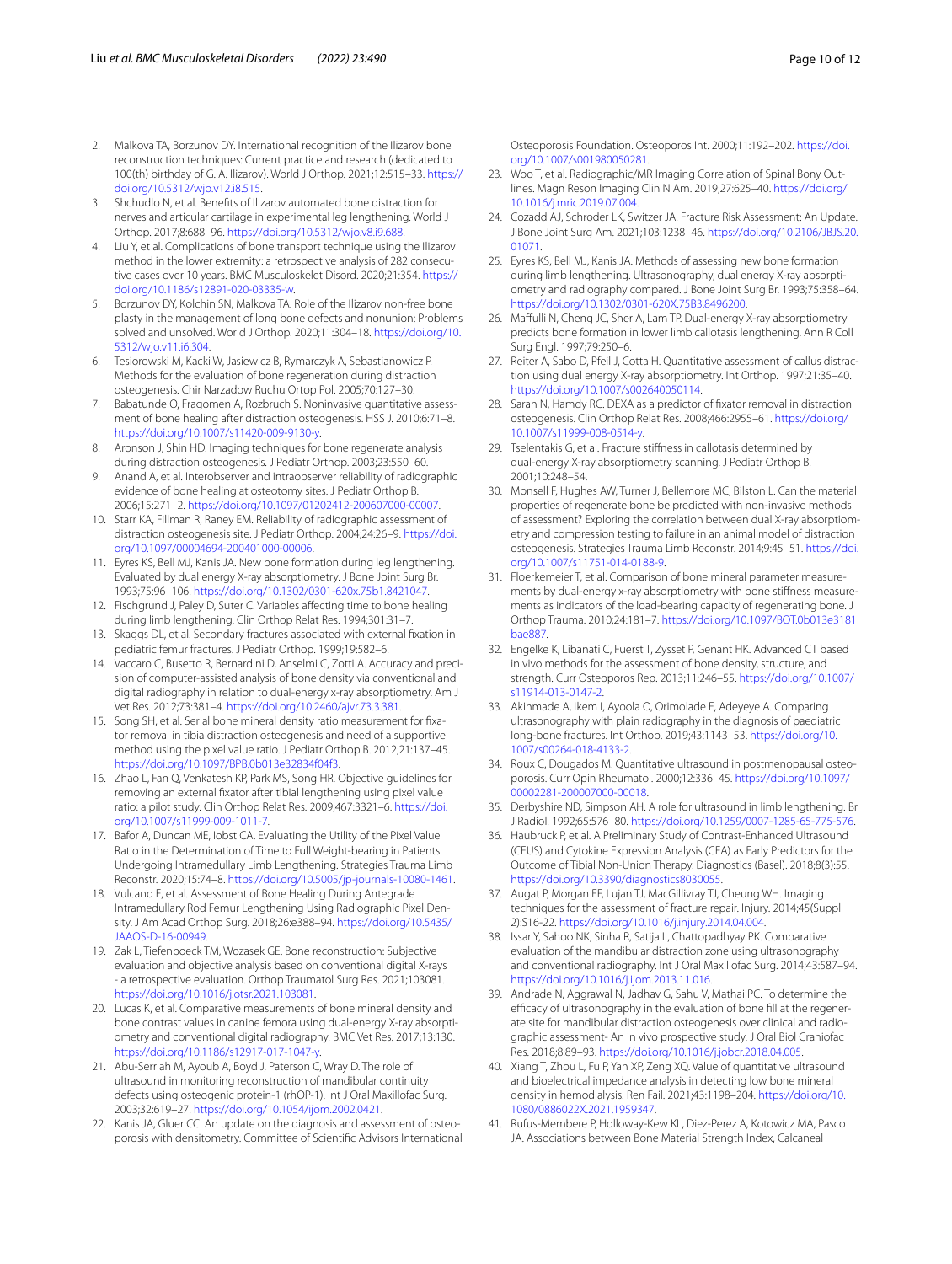Quantitative Ultrasound, and Bone Mineral Density in Men. J Endocr Soc. 2021;5:bvaa179. [https://doi.org/10.1210/jendso/bvaa179.](https://doi.org/10.1210/jendso/bvaa179)

- <span id="page-10-0"></span>42. Schraders K, et al. Quantitative Ultrasound and Dual X-Ray Absorptiometry as Indicators of Bone Mineral Density in Young Women and Nutritional Factors Afecting It. Nutrients. 2019;11(10):2336. [https://doi.](https://doi.org/10.3390/nu11102336) [org/10.3390/nu11102336.](https://doi.org/10.3390/nu11102336)
- <span id="page-10-1"></span>43. Mesquita AQ, Barbieri G, Barbieri CH. Correlation between ultrasound velocity and densitometry in fresh and demineralized cortical bone. Clinics. 2016;71:657–63. [https://doi.org/10.6061/clinics/2016\(11\)07.](https://doi.org/10.6061/clinics/2016(11)07)
- <span id="page-10-2"></span>44. Sorriento A, Poliziani A, Cafarelli A, Valenza G, Ricotti L. A novel quantitative and reference-free ultrasound analysis to discriminate diferent concentrations of bone mineral content. Sci Rep. 2021;11:301. [https://doi.](https://doi.org/10.1038/s41598-020-79365-0) [org/10.1038/s41598-020-79365-0](https://doi.org/10.1038/s41598-020-79365-0).
- <span id="page-10-3"></span>45. Tang S, Shajudeen P, Tasciotti E, Righetti R. Identifcation of ultrasound imaging markers to quantify long bone regeneration in a segmental tibial defect sheep model in vivo. Sci Rep. 2020;10:13646. [https://doi.org/](https://doi.org/10.1038/s41598-020-70426-y) [10.1038/s41598-020-70426-y.](https://doi.org/10.1038/s41598-020-70426-y)
- <span id="page-10-4"></span>46. Troulis MJ, Coppe C, O'Neill MJ, Kaban LB. Ultrasound: assessment of the distraction osteogenesis wound in patients undergoing mandibular lengthening. J Oral Maxillofac Surg. 2003;61:1144–9. [https://doi.org/10.](https://doi.org/10.1016/s0278-2391(03)00672-4) [1016/s0278-2391\(03\)00672-4.](https://doi.org/10.1016/s0278-2391(03)00672-4)
- <span id="page-10-5"></span>47. Poposka A, Atanasov N, Dzoleva-Tolevska R. Use of ultrasonography in evaluation of new bone formation in patients treated by the method of Ilizarov. Prilozi. 2012;33:199–208.
- <span id="page-10-6"></span>48. Neretin AS, Menshchikova TI. Value of ultrasonography and radiography for the study of bone regeneration in lengthening of the fourth ray in brachymetatarsia. Foot Ankle Surg. 2021;27:432–8. [https://doi.org/10.](https://doi.org/10.1016/j.fas.2020.05.013) [1016/j.fas.2020.05.013.](https://doi.org/10.1016/j.fas.2020.05.013)
- <span id="page-10-7"></span>49. Haffner-Luntzer M, et al. Evaluation of high-resolution In Vivo MRI for longitudinal analysis of endochondral fracture healing in mice. PLoS ONE. 2017;12:e0174283.<https://doi.org/10.1371/journal.pone.0174283>.
- <span id="page-10-8"></span>50. He GY, et al. The clinical effect and imaging features of accordion maneuver in promoting bone healing at the docking site after tibial transport under ultrasonic monitoring. Zhonghua Wai Ke Za Zhi. 2021;59:477–83. [https://doi.org/10.3760/cma.j.cn112139-20210125-00052.](https://doi.org/10.3760/cma.j.cn112139-20210125-00052)
- <span id="page-10-9"></span>51. Young JW, Kostrubiak IS, Resnik CS, Paley D. Sonographic evaluation of bone production at the distraction site in Ilizarov limb-lengthening procedures. AJR Am J Roentgenol. 1990;154:125–8. [https://doi.org/10.2214/](https://doi.org/10.2214/ajr.154.1.2104695) [ajr.154.1.2104695.](https://doi.org/10.2214/ajr.154.1.2104695)
- <span id="page-10-10"></span>52. Laugier P. An overview of bone sonometry. Int Congr Ser. 2004;1274:23– 32. <https://doi.org/10.1016/j.ics.2004.07.034>.
- <span id="page-10-11"></span>53. Engelke K. Quantitative Computed Tomography-Current Status and New Developments. J Clin Densitom. 2017;20:309–21. [https://doi.org/10.](https://doi.org/10.1016/j.jocd.2017.06.017) [1016/j.jocd.2017.06.017.](https://doi.org/10.1016/j.jocd.2017.06.017)
- <span id="page-10-12"></span>54. Kokoroghiannis C, et al. Correlation of pQCT bone strength index with mechanical testing in distraction osteogenesis. Bone. 2009;45:512–6. [https://doi.org/10.1016/j.bone.2009.05.021.](https://doi.org/10.1016/j.bone.2009.05.021)
- <span id="page-10-13"></span>55. Harp JH, Aronson J, Hollis M. Noninvasive determination of bone stifness for distraction osteogenesis by quantitative computed tomography scans. Clin Orthop Relat Res. 1994;301:42–8.
- <span id="page-10-14"></span>56. Engelke K, et al. Quantitative computed tomography (QCT) of the forearm using general purpose spiral whole-body CT scanners: accuracy, precision and comparison with dual-energy X-ray absorptiometry (DXA). Bone. 2009;45:110–8. <https://doi.org/10.1016/j.bone.2009.03.669>.
- <span id="page-10-15"></span>57. Swennen GR, Eulzer C, Schutyser F, Huttmann C, Schliephake H. Assessment of the distraction regenerate using three-dimensional quantitative computer tomography. Int J Oral Maxillofac Surg. 2005;34:64–73. [https://](https://doi.org/10.1016/j.ijom.2004.03.019) [doi.org/10.1016/j.ijom.2004.03.019](https://doi.org/10.1016/j.ijom.2004.03.019).
- <span id="page-10-16"></span>58. Inacio JV, Malige A, Schroeder JT, Nwachuku CO, Dailey HL. Mechanical characterization of bone quality in distal femur fractures using preoperative computed tomography scans. Clin Biomech (Bristol, Avon). 2019;67:20–6. [https://doi.org/10.1016/j.clinbiomech.2019.04.014.](https://doi.org/10.1016/j.clinbiomech.2019.04.014)
- 59. Rianon NJ, et al. Fracture risk assessment in older adults using a combination of selected quantitative computed tomography bone measures: a subanalysis of the Age Gene/Environment Susceptibility-Reykjavik Study. J Clin Densitom. 2014;17:25–31. [https://doi.org/10.1016/j.jocd.2013.03.](https://doi.org/10.1016/j.jocd.2013.03.005) [005.](https://doi.org/10.1016/j.jocd.2013.03.005)
- 60. Anitha D, Lee T. Assessing bone quality in terms of bone mineral density, buckling ratio and critical fracture load. J Bone Metab. 2014;21:243–7. [https://doi.org/10.11005/jbm.2014.21.4.243.](https://doi.org/10.11005/jbm.2014.21.4.243)
- <span id="page-10-17"></span>61. Borggrefe J, et al. Association of 3D Geometric Measures Derived From Quantitative Computed Tomography With Hip Fracture Risk in Older Men. J Bone Miner Res. 2016;31:1550–8. <https://doi.org/10.1002/jbmr.2821>.
- <span id="page-10-18"></span>62. Suzuki T, et al. Biomechanics of callus in the bone healing process, determined by specimen-specifc fnite element analysis. Bone. 2020;132:115212. <https://doi.org/10.1016/j.bone.2019.115212>.
- <span id="page-10-19"></span>63. Dailey HL, et al. Virtual Mechanical Testing Based on Low-Dose Computed Tomography Scans for Tibial Fracture: A Pilot Study of Prediction of Time to Union and Comparison with Subjective Outcomes Scoring. J Bone Joint Surg Am. 2019;101:1193–202. [https://doi.org/10.2106/JBJS.18.](https://doi.org/10.2106/JBJS.18.01139) [01139](https://doi.org/10.2106/JBJS.18.01139).
- <span id="page-10-20"></span>64. Vijayakumar V, Quenneville CE. Quantifying the regional variations in the mechanical properties of cancellous bone of the tibia using indentation testing and quantitative computed tomographic imaging. Proc Inst Mech Eng H. 2016;230:588–93. <https://doi.org/10.1177/0954411916642800>.
- <span id="page-10-21"></span>65. Turner CH, Burr DB. Basic biomechanical measurements of bone: a tutorial. Bone. 1993;14:595–608. [https://doi.org/10.1016/8756-3282\(93\)](https://doi.org/10.1016/8756-3282(93)90081-k) [90081-k.](https://doi.org/10.1016/8756-3282(93)90081-k)
- <span id="page-10-22"></span>66. Martin DE, Severns AE, Kabo JM. Determination of mechanical stifness of bone by pQCT measurements: correlation with non-destructive mechanical four-point bending test data. J Biomech. 2004;37:1289–93. [https://doi.org/10.1016/j.jbiomech.2003.12.009.](https://doi.org/10.1016/j.jbiomech.2003.12.009)
- <span id="page-10-23"></span>67. Sferra J, Kambic HE, Schickendantz MS, Watson JT. Biomechanical analysis of canine bone lengthened by the callotasis method. Clin Orthop Relat Res. 1995;311:222–6.
- <span id="page-10-24"></span>68. Kolbeck S, et al. Digital radiography. A predictor of regenerate bone stifness in distraction osteogenesis. Clin Orthop Relat Res. 1999;366:221–8.
- <span id="page-10-25"></span>69. Dwyer JS, Owen PJ, Evans GA, Kuiper JH, Richardson JB. Stifness measurements to assess healing during leg lengthening. A preliminary report. J Bone Joint Surg Br. 1996;78:286–9.
- <span id="page-10-26"></span>70. Chotel F, et al. Bone stifness in children: part I. In vivo assessment of the stifness of femur and tibia in children. J Pediatr Orthop. 2008;28:534–7. <https://doi.org/10.1097/BPO.0b013e31817762cb>.
- <span id="page-10-27"></span>71. Beaupied H, Lespessailles E, Benhamou CL. Evaluation of macrostructural bone biomechanics. Joint Bone Spine. 2007;74:233–9. [https://doi.org/10.](https://doi.org/10.1016/j.jbspin.2007.01.019) [1016/j.jbspin.2007.01.019.](https://doi.org/10.1016/j.jbspin.2007.01.019)
- <span id="page-10-28"></span>72. Windhagen H, et al. A new device to quantify regenerate torsional stifness in distraction osteogenesis. J Biomech. 1999;32:857–60. [https://doi.](https://doi.org/10.1016/s0021-9290(99)00064-0) [org/10.1016/s0021-9290\(99\)00064-0](https://doi.org/10.1016/s0021-9290(99)00064-0).
- <span id="page-10-29"></span>73. Floerkemeier T, et al. Comparison of various types of stifness as predictors of the load-bearing capacity of callus tissue. J Bone Joint Surg Br. 2005;87:1694–9.<https://doi.org/10.1302/0301-620X.87B12.16247>.
- <span id="page-10-30"></span>74. Wendlova J. Bone quality Elasticity and strength. Bratisl Lek Listy. 2008;109:383–6.
- <span id="page-10-31"></span>75. Ishimoto T, Nakano T, Yamamoto M, Tabata Y. Biomechanical evaluation of regenerating long bone by nanoindentation. J Mater Sci Mater Med. 2011;22:969–76. [https://doi.org/10.1007/s10856-011-4266-y.](https://doi.org/10.1007/s10856-011-4266-y)
- <span id="page-10-32"></span>76. Sakamoto M. Estimations of mechanical properties of bones using nanoindentation. Clin Calcium. 2016;26:81–91 (**CliCa16018191**).
- <span id="page-10-33"></span>77. Chappard D, Basle MF, Legrand E, Audran M. New laboratory tools in the assessment of bone quality. Osteoporos Int. 2011;22:2225–40. [https://doi.](https://doi.org/10.1007/s00198-011-1573-6) [org/10.1007/s00198-011-1573-6.](https://doi.org/10.1007/s00198-011-1573-6)
- <span id="page-10-34"></span>78. Bowman L, Loucks AB. In Vivo Assessment of Cortical Bone Fragility. Curr Osteoporos Rep. 2020;18:13–22. [https://doi.org/10.1007/](https://doi.org/10.1007/s11914-020-00558-7) [s11914-020-00558-7](https://doi.org/10.1007/s11914-020-00558-7).
- <span id="page-10-35"></span>79. Bowman L, Ellerbrock ER, Hausfeld GC, Neumeyer JM, Loucks AB. A new noninvasive mechanical bending test accurately predicts ulna bending strength in cadaveric human arms. Bone. 2019;120:336–46. [https://doi.](https://doi.org/10.1016/j.bone.2018.11.018) [org/10.1016/j.bone.2018.11.018.](https://doi.org/10.1016/j.bone.2018.11.018)
- <span id="page-10-36"></span>80. Hasler CC, Krieg AH. Current concepts of leg lengthening. J Child Orthop. 2012;6:89–104. [https://doi.org/10.1007/s11832-012-0391-5.](https://doi.org/10.1007/s11832-012-0391-5)
- 81. Mattei L, Di Puccio F, Marchetti S. In vivo impact testing on a lengthened femur with external fxation: a future option for the non-invasive monitoring of fracture healing? J R Soc Interface. 2018;15(142):20180068. [https://](https://doi.org/10.1098/rsif.2018.0068) [doi.org/10.1098/rsif.2018.0068.](https://doi.org/10.1098/rsif.2018.0068)
- <span id="page-10-38"></span>82. Mora-Macias J, Reina-Romo E, Dominguez J. Distraction osteogenesis device to estimate the axial stifness of the callus in Vivo. Med Eng Phys. 2015;37:969–78.<https://doi.org/10.1016/j.medengphy.2015.07.008>.
- <span id="page-10-37"></span>83. Mora-Macias J, Reina-Romo E, Lopez-Pliego M, Giraldez-Sanchez MA, Dominguez J. In Vivo Mechanical Characterization of the Distraction